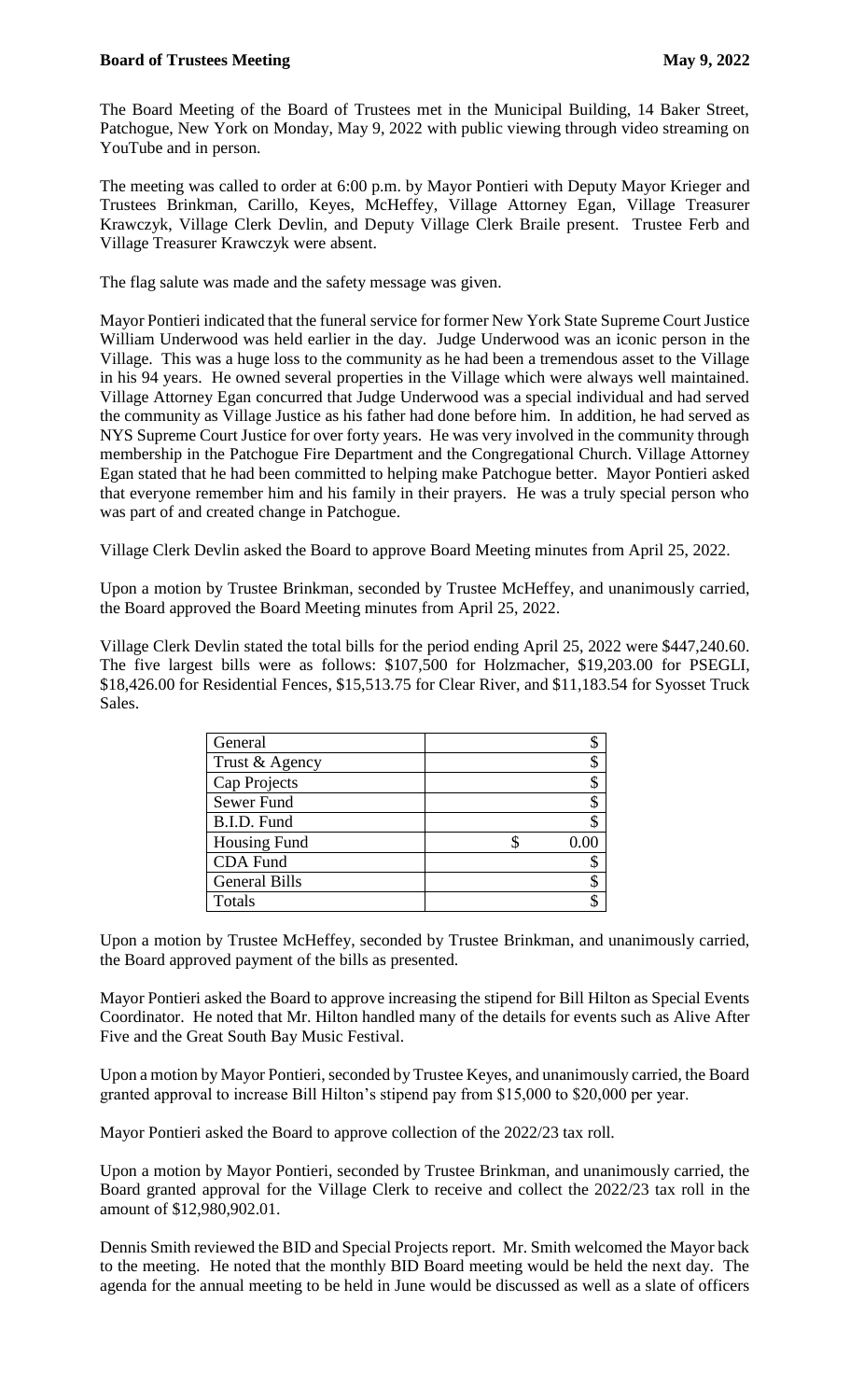put together for the upcoming year. Mr. Smith indicated that he expected most of the officers to stay the same but that would be discussed at tomorrow's meeting. He continued by noting that the hanging baskets would be put in place in time for the Memorial Day parade, and garden maintenance had started with the help of DPW staff. Watering truck staff were in place as well, with a second person scheduled to be approved later this evening. Tru Green would be performing annual weed control application by next weekend in the business district. This had been done for the past 12 years with excellent results. The Sunday Market had a slow first week with twelve vendors participating and minimal foot traffic due to the windy conditions. There was still a lot of interest, and they had received application fees from approximately 25 vendors. Hopefully, that number would increase to the 30s or 40s. These fees would be used to offset the cost of holding the event. Mr. Smith indicated that Johnson Controls was continuing to work on the solar carports in the Theatre's parking lot. This part of the project should be completed by the end of June. The solar panels had been installed on the roof of the Theatre, but they needed to be powered up which would involve a four hour shutdown of the Theatre and Perabell which was hooked into the same electrical circuit. This would happen sometime this month as Peter Sarich was working to coordinate it with all involved parties. Mr. Smith noted that there were four new HVAC units that needed to be installed on the roof of the Theatre. This would take about a week to do. These units would be more efficient in providing cooling and heating to the building as well as filtering the air inside. Mr. Smith stated that the Cahill and Cashin Commercial Dumpster Study was coming to a conclusion. Village Attorney Egan, he, and Peter Sarich would be meeting with their representatives shortly and schedule a presentation for the Board. He reminded the Board that the Village might need to make some adjustments as to how the policing and monitoring for violations were accomplished. Mr. Smith indicated that he had also spoken with a company earlier in the day that dealt with sanitizing dumpsters. This would help to control the rodent population and odor which came from the dumpsters. The company did business in many areas including New York City and Los Angelos, and he was waiting for a proposal from them as to how they could help this community with their services. A new permit application would need to be presented to the carters who serviced the Village by July. Action needed to be taken soon on this issue. Mr. Smith noted that work at the Four Sisters Tennis and Pickleball Courts was progressing well. They were trying to determine if the existing concrete base uncovered by the recent demolition work could be used. It was still hoped that the courts would be operational by the end of June. There was no update on Shorefront Park. Mr. Smith expressed hope that another New York State grant could be written to obtain funding to complete work at the park. The grant application was out, and Marion Russo hoped to submit it shortly.

Superintendent of Public Works Dean indicated that he was here to discuss recent issues that had been occurring with the sewer treatment plant, specifically due to the Blue Point Brewery. Over the past few weeks, odors had been present ranging from nuisance level to severe to properties near or adjacent to the plant. There had been a failure of an odor control mechanism at the pretreatment plant. Several charcoal carbon drums were used to lower the odors coming from the plant. Due to the high load of material being sent by the brewery, these carbon filters had been overwhelmed. It had taken the DPW staff awhile to catch up with the issue and change all the filters. Mayor Pontieri inquired if there was a mechanism in these tanks which would indicate that there was a problem. Superintendent Dean indicated that the filters were generally changed based on a life cycle of three to four years. The life cycle had been shortened due to the heavy load being fed to the plant by the Blue Point Brewery. Their connection agreement allowed them certain limits in terms of daily flow and loading. Loading was measured by several factors, and the brewery had been exceeding average daily flow as well as the loading factors. Combining these issues with the failure of the odor control devices, led to the odors issues which had been occurring. Superintendent Dean stated that they had met with a representative of the operations side of the brewery last week and explained what the problems were. He had been told that the Village was sampling their outflow every day with a device which drew samples every hour over a 24 hour period. This had been done for over two weeks and would continue until a database could be put together that would provide irrefutable evidence that they were in violation of their connection agreement. Appropriate penalties would be assessed including upgrades to the plant at their expense or in the worst case scenario, removing the volume that the brewery was providing and shutting them down at great expense to them. Since this meeting had been held and these facts provided to the brewery, they had seen a dramatic decrease in the load of the waste being sent to the plant. The flow had also decreased to an acceptable level as indicated in the connection agreement. Superintendent Dean noted that they were permitted 20,000 gallons per day with a peak average flow of 40,000 gallons per day. The brewery was now down to 9,000 gallons per day with a couple of 20,000 plus gallons per day. They had also been harvesting their spent grains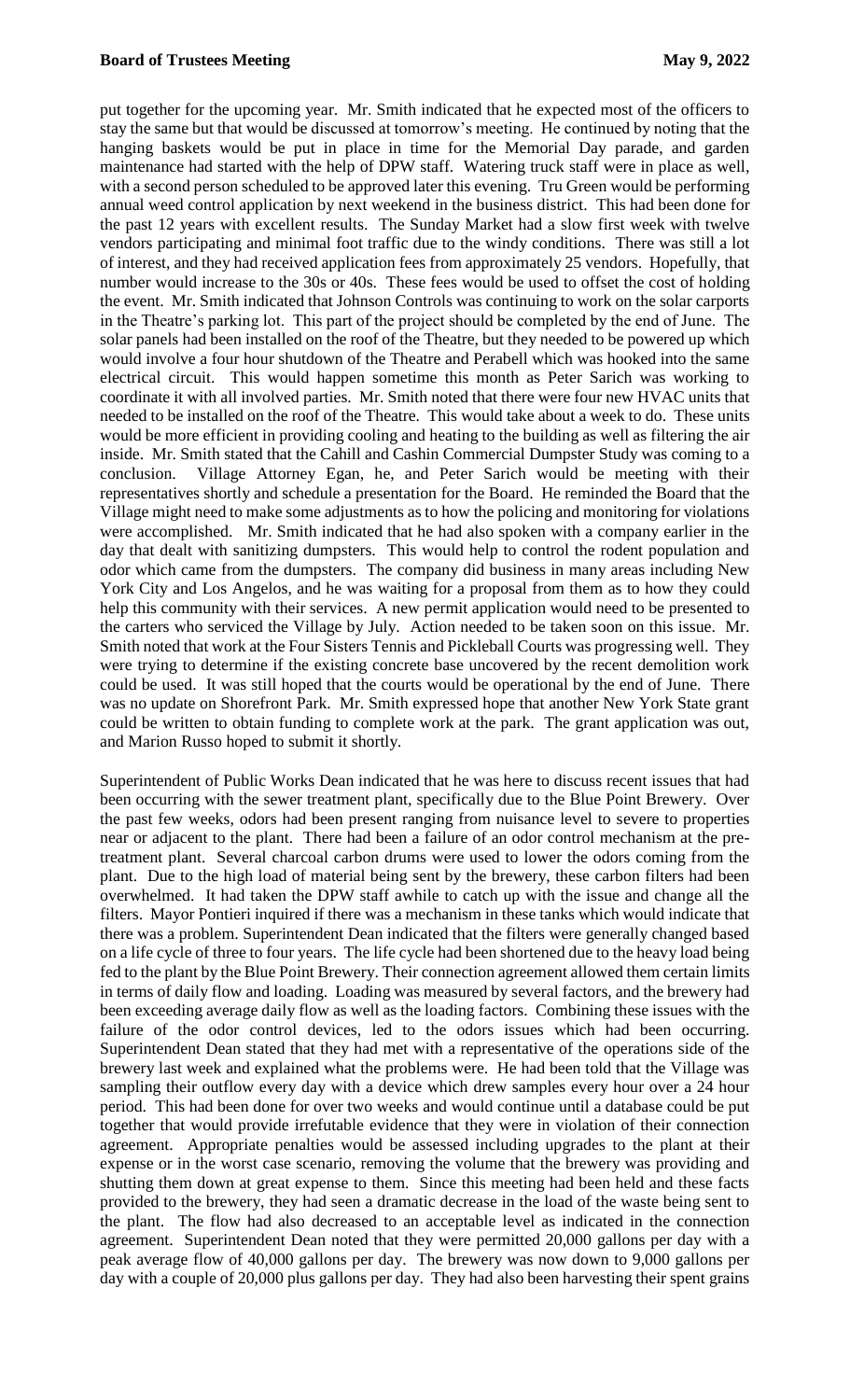and spent yeast in a better manner. The yeast was especially problematic when not maintained as it could clog the filters and require the tanks to be cleaned more frequently at great expense to the Village. Superintendent Dean noted that he had visited the brewery earlier in the day, drove through River Walk, and walked up and down South Street and had not noted any issues with odors. As long as things remained the way they were, everything at the plant should be in good shape.

Trustee Keyes inquired if there would be a benefit to capping the tanks. Superintendent Dean stated that there would be no benefit. The only time that capping would be required would be if the sludge was thickening and that was already capped at the plant.

Deputy Mayor Krieger inquired if the pre-treatment plant was the Blue Point Brewery's responsibility. Superintendent Dean stated that the Village operated the plant, but there was a requirement in the Village Code for a surcharge schedule to cover the strength of waste higher than a certain amount. This surcharge was assessed annually with the sewer treatment staff working with H2M to determine these excess amounts. The annual sewer fee was a combination of these surcharges plus water usage. Water usage was the amount of water utilized with the amount of beer created subtracted from that figure and that was based on their federal excise tax records. This amount was determined by staff at H2M and provided to the Village to determine what the correct charge should be.

Trustee Keyes inquired if the failure had been determined by the testing which had been done for the past couple of weeks. Superintendent Dean stated that the sewer plant staff were aware of what had caused the issue prior to the testing as it was apparent that the strength and volume of what was being produced by the brewery was very high. However, the numbers were necessary to present the brewery to provide concrete evidence of the problem. Superintendent Dean reiterated that the sewer plant staff would continue monitoring the brewery's waste.

Village Attorney Egan noted that a statement had been made by a nearby resident that the plant smelled bad all of the time. He inquired if this was accurate. Superintendent Dean stated that this was not accurate. The plant did not smell on a regular basis. If anything did smell at the wastewater treatment plant, it would be the head works where the untreated sewage entered the plant. Once air was introduced to the waste, the smell would dissipate fairly quickly. This would occur probably after weekends and festivals and similarly high volume activities. Village Attorney Egan asked for confirmation that he believed that the operation occurring at the brewery was unusual in terms of waste produced. Superintendent Dean agreed that it was and noted that if they stayed within the parameters of the connection agreement, these issues would not occur.

Trustee Keyes inquired if the daily testing could continue without becoming burdensome on the sewer plant staff. Superintendent Dean indicated that it was not an undue burden as it was fairly easy to do. The operators of the plant did tests on all aspects and stages on a daily basis in the main plant as well as the pre-treatment plant. When the pre-treatment plant was done treating the waste from the brewery, it went into a pipe that went into the main plant through the head works and was treated again. The purpose of the pre-treatment plant was to get the numbers down to an acceptable level before entering the main plant. Trustee Keyes inquired if the testing being done was different from the normal testing. Superintendent Dean stated that it was part of the normal sampling being done, just on a more frequent basis.

Village Attorney Egan expressed his appreciation for the hard work being done by Superintendent Dean and the sewer treatment plant staff. He inquired if the New York State DEC or Suffolk County Health Department staff had recently visited the plant. Superintendent Dean stated that both organizations had visited the plant. No issues had been noted. He also indicated that the DEC and EPA saw the numbers from the plant as they were submitted on a daily basis to those entities. There were multiple layers of regulation of the plant, and inspections were done on an almost monthly basis. Surprise visits were often conducted, and there were various levels of reporting that had to be done on a regular basis. This operation could not be conducted out of the eyes of regulatory agencies.

Mayor Pontieri thanked Deputy Mayor Krieger for his assistance during his absence.

Deputy Mayor Krieger noted that there had been a sold out show at the Theatre over the weekend which was only one of many. He expressed his appreciation for the Theatre's staff's hard work in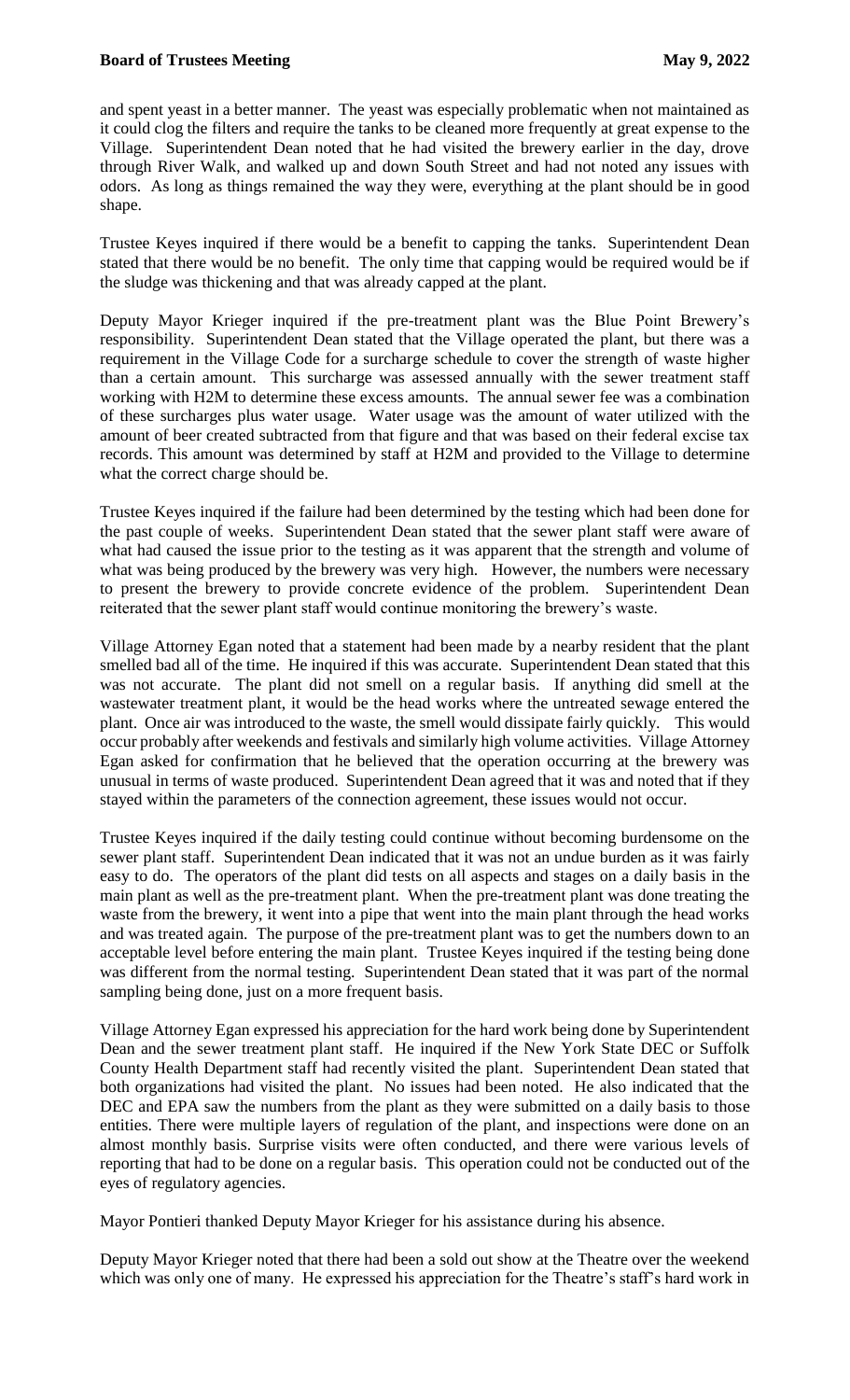## **Board of Trustees Meeting**  May 9, 2022

getting the Theatre back on track after a difficult two years. Attendance had been increasing steadily at every show he had attended over the past couple of months. It was great to see the progress being made. Deputy Mayor Krieger then mentioned that there would be a show the upcoming weekend showcasing music from the Rascals and Monkeys. He suggested everyone check the Theatre web site, patchoguetheagtre.org, for information on the many good shows that were coming up and reiterated that the entire staff of the Theatre were doing a great job under difficult circumstances.

Deputy Mayor Krieger noted that someone had run into the bus stop on Division Street with a truck. Unfortunately, it had been a hit and run, but the individual had since been apprehended and would not be driving that way again any time soon. Luckily, no one had been there at the time.

Deputy Mayor Krieger asked the Board for conceptual approval for an Out-of-District Sewer Connection.

Upon a motion by Deputy Mayor Krieger, seconded by Trustee Brinkman, and unanimously carried, the Board granted conceptual approval for an Out-of-District Sewer Connection for the proposed 3-story apartment building at 120 Division Street, Patchogue.

Deputy Mayor Krieger asked the Board to approve hiring a part-time dispatcher.

Upon a motion by Deputy Mayor Krieger, seconded by Trustee McHeffey, and unanimously carried, the Board granted approval to hire Dennison DeNatalie as a part-time dispatcher at \$20 per hour (\$23 per hour holidays).

Trustee Keyes noted that he had mentioned previously that Trustee McHeffey and Regina Bykov had volunteered to participate in an Earth Month program sponsored by the Town. He was proud to note after their hard work and many hours they had dedicated to this project that the Village had received a Silver Certificate from the Town. Trustee Keyes thanked Trustee McHeffey and Ms. Bykov for their efforts.

Trustee Keyes indicated that the PEP Committee had held a successful Main Street Clean-Up last week with a good turnout. The annual Shorefront Park Clean-Up would be held on May 14<sup>th</sup> in conjunction with the Town of Brookhaven's clean-up. Anyone interested in participating should meet at 380 Bay Avenue at 10:00 a.m. Needed supplies would be distributed to the participants at that time.

Trustee Keyes also noted that equipment at Shorefront Park was being refurbished and repainted. Thanks to the efforts of Parks Director Maria Hilton, a serious overbilling issue had been found and the Village would be refunded.

Trustee Keyes indicated that the 5K for Hope House Ministries would be occurring this upcoming weekend as well. On May 20<sup>th</sup>, the first annual Eliana De La Torre Stop the Stigma 5K fundraiser would be held to support teenage mental health awareness. Preparations were also underway for the annual Memorial Day Parade. He thanked Deputy Mayor Krieger for connecting him with the appropriate person at the Theatre to discuss preparations for next year's Earth Day. This was pending the results of a grant application which had been submitted.

Trustee Keyes asked the Board to approve use of Shorefront Park for a clean-up.

Upon a motion by Trustee Keyes, seconded by Deputy Mayor Krieger, and unanimously carried, the Board granted approval for Parks and Recreation to host the Patchogue Earth Day Clean-up at Shorefront Park on Saturday, May  $14<sup>th</sup>$ , at  $10:00$  a.m.

Trustee Keyes asked the Board to approve use of Shorefront Park for a ceremony.

Upon a motion by Trustee Keyes, seconded by Trustee McHeffey, and unanimously carried, the Board granted approval for Girl Scout Troop 1179 to hold their Bridging Ceremony at Shorefront Park on Thursday, June  $16<sup>th</sup>$  (rain date June  $23<sup>rd</sup>$ ) at 5:00 p.m.

Trustee Keyes asked the Board to approve a Car and Truck Show.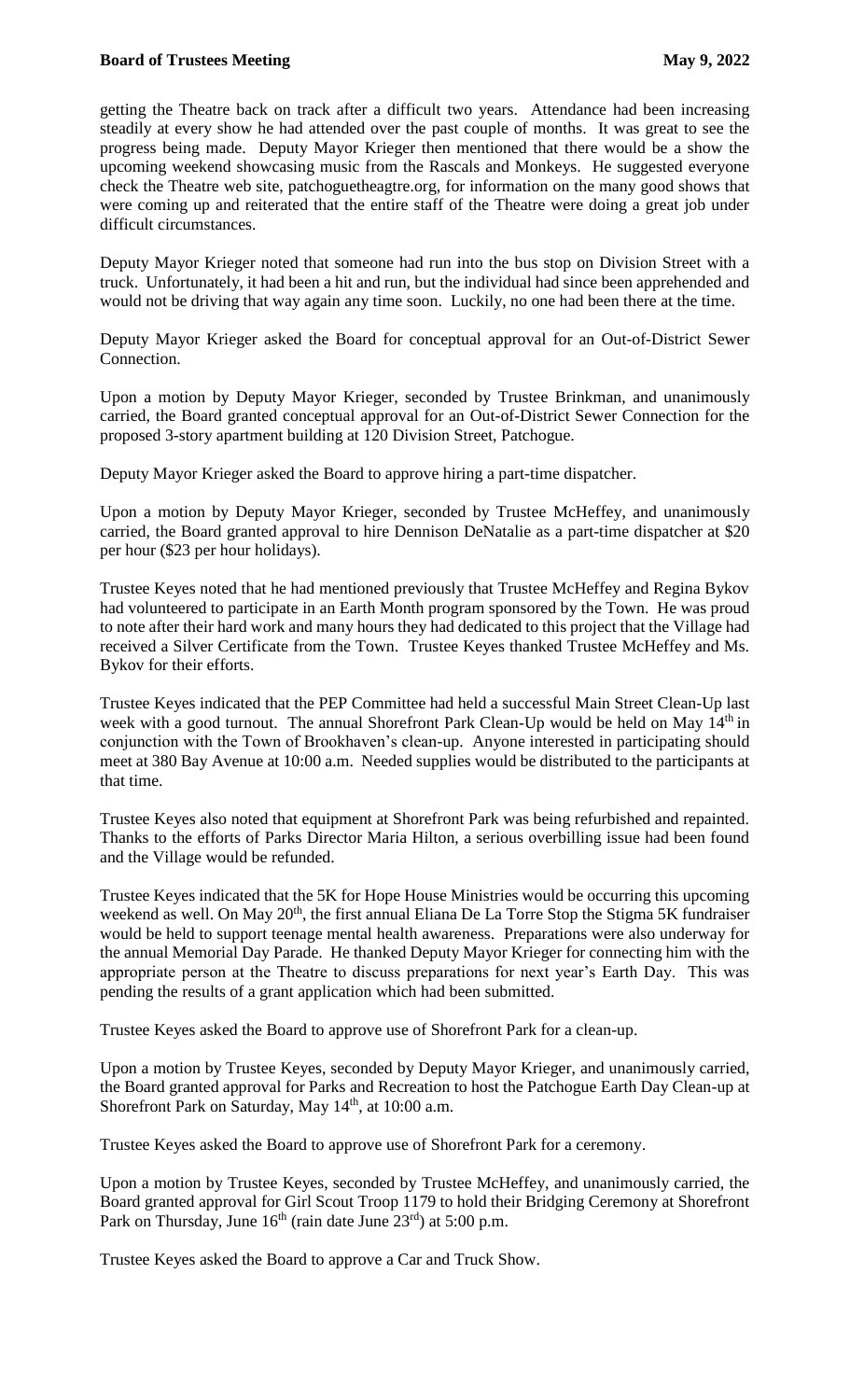## **Board of Trustees Meeting**  May 9, 2022

Upon a motion by Trustee Keyes, seconded by Trustee Brinkman, and unanimously carried, the Board granted approval for the Patchogue Fire Department to secure the date of September 24<sup>th</sup> for a Car and Truck Show from Maple Avenue to Ocean Avenue pending approval of a Special Events Permit Application.

Trustee Keyes asked the Board to change the date of the Annual Patchogue River Clean-up.

Upon a motion by Trustee Keyes, seconded by Trustee Carillo, and unanimously carried, the Board granted approval to change the date of the Annual Patchogue River Clean-up from Saturday, September  $24<sup>th</sup>$  to Sunday, September  $25<sup>th</sup>$ .

Trustee Keyes then noted that a Flag Retirement Ceremony would be held on June 18<sup>th</sup> at Firemen's Park. It was a very nice ceremony to attend.

Trustee Brinkman welcomed Mayor Pontieri back. She also offered her thoughts and prayers to the Underwood family. Judge Underwood had been an amazing member of the community, and this was a huge loss.

Trustee Brinkman asked the Board to approve a Record of Activities.

Upon a motion by Trustee Brinkman, seconded by Trustee Keyes, and unanimously carried, the Board granted approval for the attached Record of Activities for appointed official Carol Sweeney, in the capacity of Assessor, beginning April 4, 2022. The ROA is the approved time keeping system for the NYS and Local Government System and was how Ms. Sweeney's days worked would be tracked.

Trustee Brinkman asked the Board to approve an amendment to a contract.

Upon a motion by Trustee Brinkman, seconded by Trustee McHeffey, and unanimously carried, the Board granted approval to amend #3 of the contract for BHB Engineers for supplemental design and engineering services at a cost not to exceed \$3,000.

Trustee McHeffey indicated that on Wednesday, May  $11<sup>th</sup>$ , the Patchogue Arts Council would be holding a smartphone photography class with special guest Luke McCaffey. The class would be sharing tips and tricks on how to get great images from your phone. From May 14<sup>th</sup> through June  $29<sup>th</sup>$ , the exhibition at MOCA LI was "Off the Wall" which is a compilation of four artists whose works were installations on the interaction with the wall from which they are hung. Coffee with a Curator for this event would be held on June  $4<sup>th</sup>$  at 11:00 a.m.

Trustee McHeffey noted that the Community Development Agency met on May 5<sup>th</sup> which was also the semi annual meeting of the Audit Committee. Then new meeting time of 6:00 p.m. on the first Thursday of every month had been set which was a change from the previous 6:30 p.m. The ADA compliant ramp installation project on Division Street should be starting shortly.

Trustee McHeffey then indicated that he had several resolutions to request that were related to the Downtown Revitalization Grant application.

Trustee McHeffey asked the Board to resolve to support a grant application by the Greater Patchogue Chamber of Commerce.

Upon a motion by Trustee McHeffey, seconded by Trustee Keyes, and unanimously carried, the Board approved a resolution in support of the Greater Patchogue Chamber of Commerce application for a grant through the Suffolk County Downtown Revitalization Program Round 20.

Trustee McHeffey asked the Board to designate the Board of Trustees as Lead Agency to SEQRA.

Upon a motion by Trustee McHeffey, seconded by Trustee Keyes, and unanimously carried, Board granted approval to designate the Board of Trustees as the Lead Agency pursuant to SEQRA for Round 20 of the Suffolk County Downtown Revitalization Grant.

Trustee McHeffey asked the Board to adopt a Negative Declaration pursuant to SEQRA.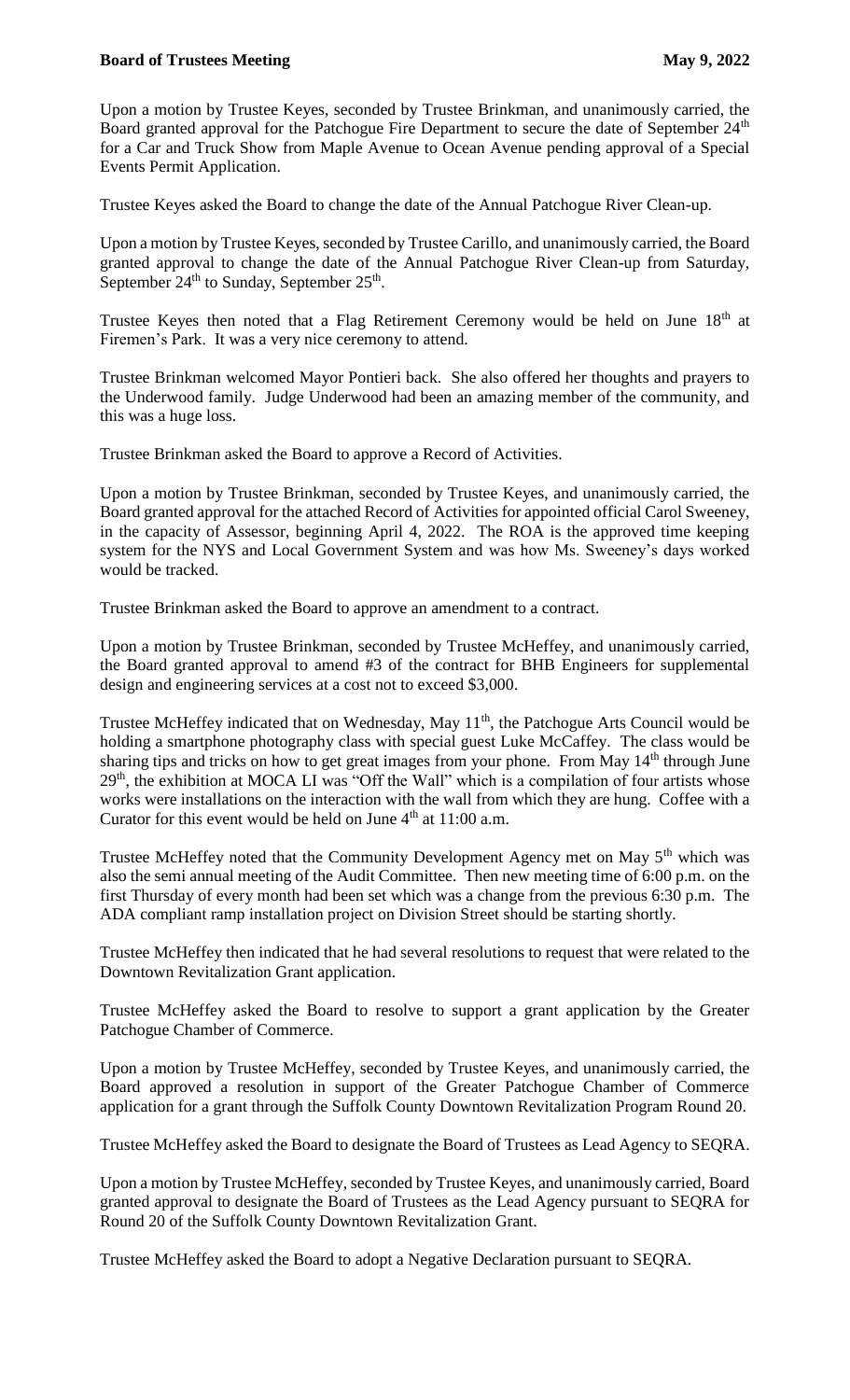Upon a motion by Trustee McHeffey, seconded by Trustee Keyes, and unanimously carried, the Board resolved to adopt a Negative Declaration pursuant to SEQRA for Round 20 of the Downtown Revitalization Grant Program for the "Main Street Archway at the Theatre Walkway" project.

Trustee McHeffey asked the Board to approve a Patchogue Arts Council event.

Upon a motion by Trustee McHeffey, seconded by Trustee Carillo, and unanimously carried, the Board granted approval for the Patchogue Arts Council to hold its annual Pride event on June 25<sup>th</sup> from 1:00 pm. to 5:00 p.m. pending receipt of the special events permit application.

Trustee McHeffey asked the Board to approve designating a Fire Zone. Trustee Brinkman indicated that the motion should be amended to reflect East Main Street not West Main Street. Village Attorney Egan noted that Trustee McHeffey had received the report from the Fire Marshal. Trustee McHeffey stated that he had received the report.

Upon a motion by Trustee McHeffey, seconded by Trustee Carillo, and unanimously carried, the Board granted approval to designate a Fire Zone for the east side of Maple Avenue starting at the corner of East Main Street and continuing therefrom north to a point of 234 feet from said corner and ending at the curb of the Maple Avenue entrance to the Tiffany Apartments at the recommendation of the Chief Building Inspector/Fire Marshal pursuant to Section 205-35 of the Village Code.

Trustee McHeffey noted that the Tree Committee had planted trees at 380 Bay Avenue on Arbor Day. This had re-established a grove of trees that had been previously destroyed by Superstorm Sandy. He expressed his appreciation for the work of Village Clerk Devlin on this project as well as with the Tree Committee.

Trustee McHeffey indicated that he had met with Melissa Thornstein of the New York Sea Grant which promoted the stewardship of coastal resources. She had put him in touch with the group, Coastal Resiliency Network. This was a group of municipalities which worked together to be sure that best practices were being used to deal with adaptation and climate change including developing local policies that would deal with these issues. He indicated that he would join their next meeting on Thursday and report back to the Board on what he discovered.

Trustee Carillo welcomed Mayor Pontieri back.

Trustee Carillo then noted that she had been working with Gigi's Playhouse to help them connect with the community in a more diverse manner. She noted that they would be holding an Open House on May  $21^{st}$  from noon to 2:00 p.m.

Trustee Carillo asked the Board to approve hiring a part-time watering truck employee.

Upon a motion by Trustee Carillo, seconded by Trustee Brinkman, and unanimously carried, the Board granted approval to hire James Armstead Jr. as a part-time watering truck employee for the summer at \$20 per hour starting the week of May 23rd.

Trustee Carillo asked the Board to approve securing a date for the Patchogue-Medford High School.

Upon a motion by Trustee Carillo, seconded by Trustee Brinkman, and unanimously carried, the Board granted approval for the Patchogue-Medford High School to secure the date of June 13th for the Senior Prom pending approval of the Special Events Permit application.

Mayor Pontieri asked if anyone from the public wished to be heard.

John Bogack, Noxon Street, expressed that he was happy to see the Mayor back. Mr. Bogack stated that he would like to get on the same page with the Village with regard to issues concerning clubs since the summer season was starting shortly. He asked for confirmation that the club owner would receive a warning for a first time violation of Village statute concerning music played after a curfew hour. After that initial warning, each new incident would result in the issuance of a ticket which would wind up in Village Court eventually. Village Attorney Egan stated that this was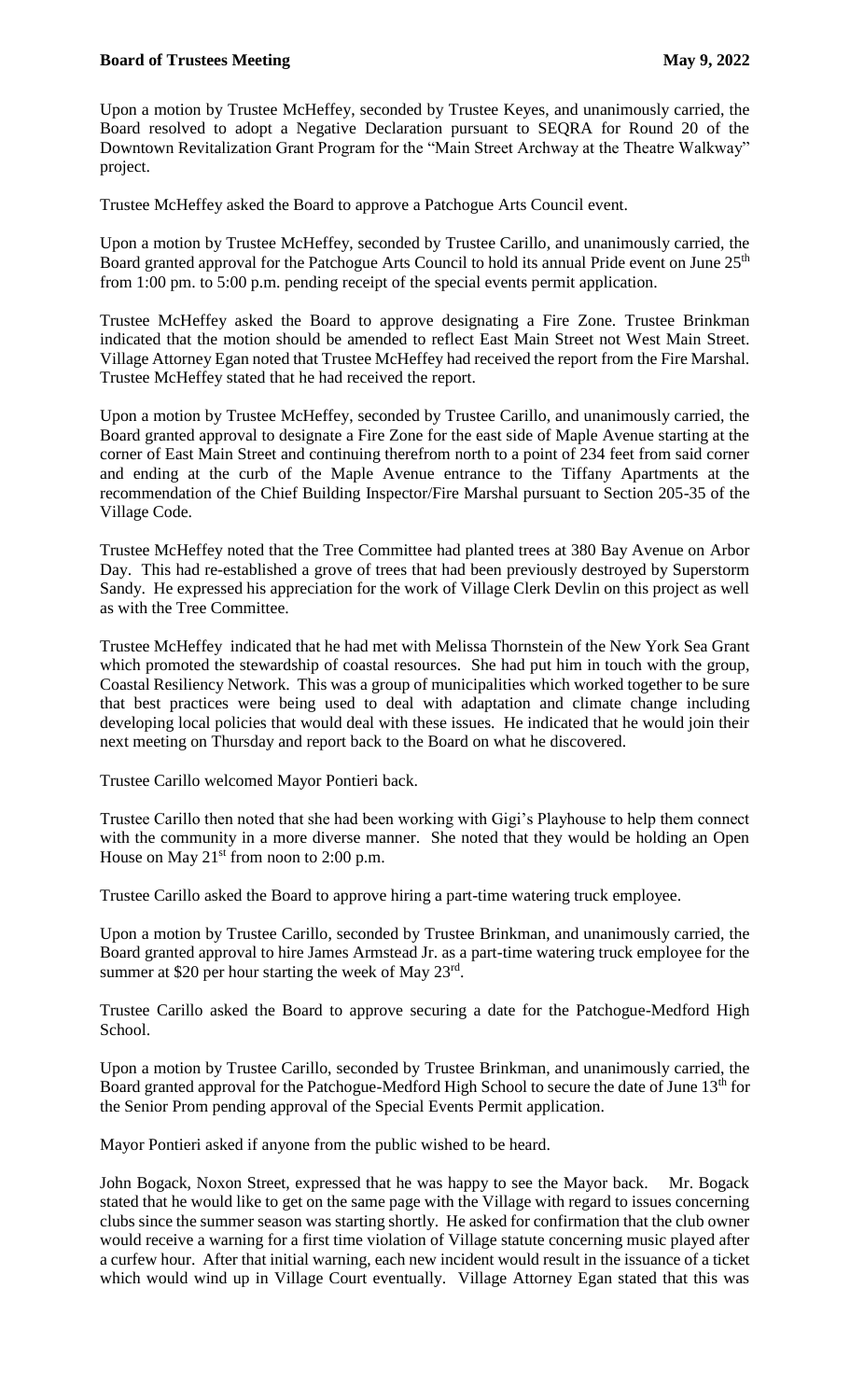correct. Mr. Bogack inquired if Code Enforcement Officers were required to take a meter reading in these instances. Village Attorney Egan stated that they did not. There were two components to the noise issue. The first was a decibel reading for sound level from the property line while the second was the curfew time. Mr. Bogack observed that many times he had discussed various topics in front of this Board, the Planning Board, and the Zoning Board, and sometimes he felt that the Board assumed certain things were being done when in actuality they were not. For example, some tickets which could have been issued to the Off Key Tiki were not because he had been informed that tickets were issued at the discretion of the Code Enforcement Officer. Village Attorney Egan stated that discretion was given to the officers on these matters within reason. The goal of the officer was always cooperation. Mr. Bogack stated that this was not in the statute which caused a bit of a breakdown in understanding. Village Attorney Egan stated that prosecutorial discretion and law enforcement discretion existed. He noted that an antagonistic attitude towards the officer would always result in a ticket versus cooperation from the individual causing the problem. Mr. Bogack stated that he disagreed with this action since the club owner had already been warned that he was in violation of the statute. He believed that the owner did not deserve that type of discretion in this instance as he believed that it encouraged violations to continue. Village Attorney Egan concurred that these were fair criticisms. There were good faith operators whose staff or visiting bands might not realize they were in violation and bad faith operators who continually violated statutes with no regard for the public. The latter individuals would be given less or no discretion. Mr. Bogack inquired as to the chain of command which would be followed. Village Attorney Egan stated that it was the Code Enforcement Officer, followed by his or her supervisor, and then the Chief of Enforcement if there was repeated conduct that was problematic. Mr. Bogack expressed concern that 7 or 8 incidents of which he was aware regarding a particular property had only resulted in one ticket being issued. Village Attorney Egan indicated that he understood his concerns.

Mr. Bogack continued by noting that the occupancy levels of the Off Key Tiki had been a concern of his. After the recent protest of the business, it was his opinion that there had been an excessive amount of people in attendance the following day. Mayor Pontieri stated that occupancy levels were difficult to track. The Suffolk County Police or the State Liquor Authority would need to come in and close a business, and then count the actual number of people present. His concern was that the Village did not have the authority to close a building and count heads. An over occupancy violation could not be given unless the over occupancy number could be proven in a court of law. Occupancy was something that was put in a businesses plan, but the Village had a very difficult time enforcing it. Mayor Pontieri noted that there were several businesses in the Village which also had this issue. Village Attorney Egan noted that there were some processes in place which could be used to determine whether an over occupancy situation was occurring. He noted that this was serious issue as it was a licensing violation and a fire code violation. It was taken very seriously, but the best way to do it was the SLA way which the Mayor had outlined. Deputy Mayor Krieger indicated that he had watched this type of enforcement, and it was very methodical. The police would come in, stand by the doors, check everyone's IDs and count them as they exited the building. Mr. Bogack reiterated that a code enforcement officer responding from a complaint from an individual, such as himself, should then write up a report. Village Attorney Egan stated that this was correct as every call made to dispatchers was logged. Mr. Bogack noted that it might have been logged by the dispatcher, but how would he know if anyone had actually looked at the problem and what the follow up would be. Village Attorrney Egan indicated that Chief Berberich generally reviewed the log book at the end of the weekend to determine what types of calls had taken place. Mr. Bogack indicated that he was aware that sometimes when he had called about over occupancy complaints they had not been reported to the proper authorities.

Mr. Bogack indicated that in the day in question he had noticed cars parking and blocking fire entrances and exits. He had called Code Enforcement to tell them of these violations. Cars had also been parked on Baker Place, and he had noticed that those exiting the vehicles had gone to the Off Key Tiki. This blocked access to the property by emergency vehicles. Village Attorney Egan inquired as to what had happened with the access gate on Noxon Street. Mr. Bogack stated that the gates were closed, and people were ignoring the signs not to park there because it was a Fire Zone. In addition, the Code Enforcement Officer had told him that he could not issue tickets for cars parked on Baker Place because there were no "no parking" signs there. Village Attorney Egan stated that he would review the regulations to determine whether signs needed to be placed there. Mr. Bogack expressed hope that something would be done.

Mr. Bogack then noted that the clubs located along the river were expected to have four or five